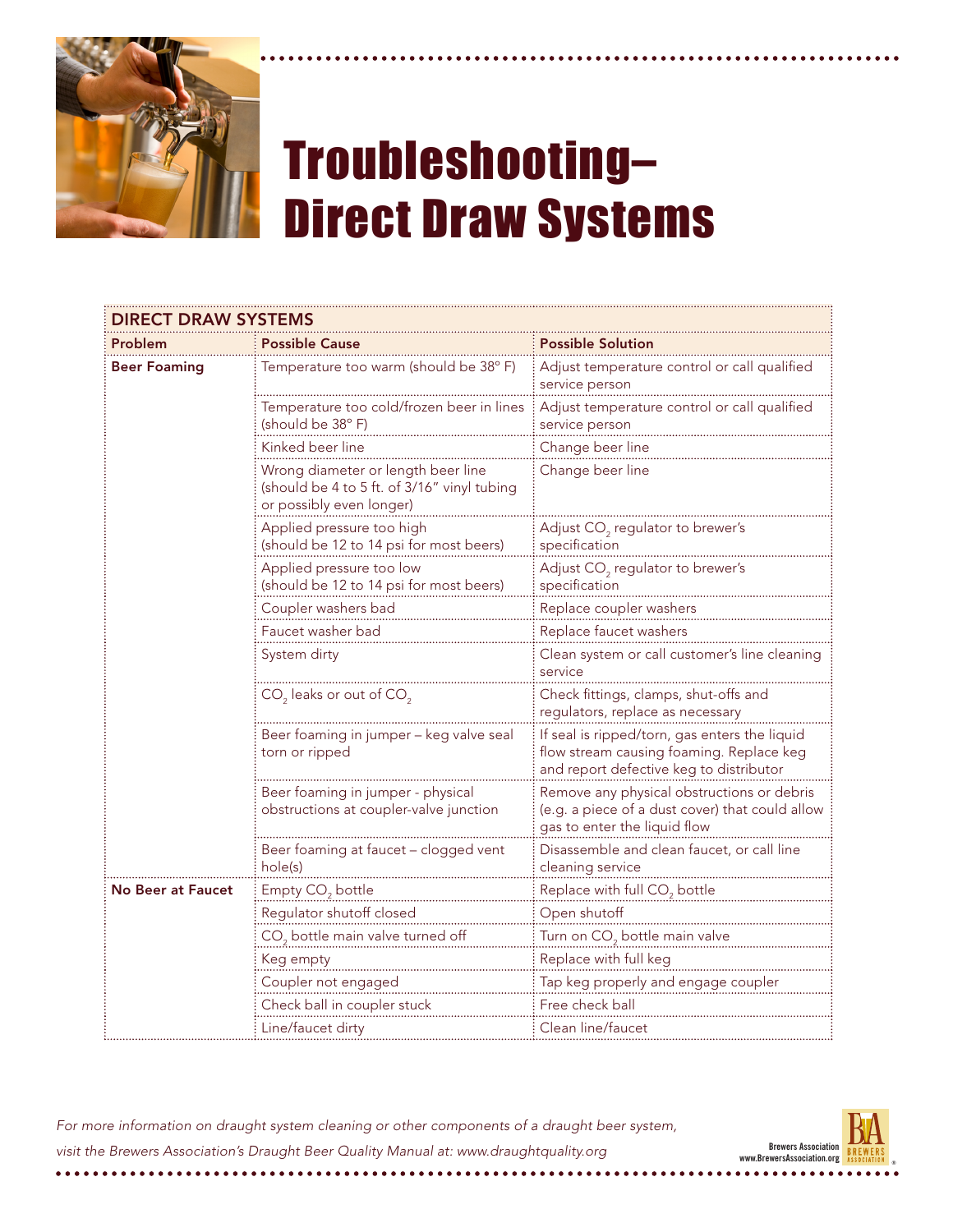

## Troubleshooting– Air-Cooled Systems

For air-cooled systems, the maximum recommended distance for a double-duct system is 25 feet (tube side by side) and for a single-duct system is 15 feet (tube within a tube).

| <b>AIR COOLED SYSTEMS</b> |                                                                             |                                                                                                                                       |  |
|---------------------------|-----------------------------------------------------------------------------|---------------------------------------------------------------------------------------------------------------------------------------|--|
| Problem                   | <b>Possible Cause</b>                                                       | <b>Possible Solution</b>                                                                                                              |  |
| <b>Beer Foaming</b>       | Check temperature at faucet - too warm<br>(should be 38°F)                  | Blower fan air flow obstructed                                                                                                        |  |
|                           |                                                                             | Adjust temperature control or call qualified<br>service person                                                                        |  |
|                           |                                                                             | System designed improperly: too long,<br>wrong size fan, etc.                                                                         |  |
|                           | Check temperature at faucet too cold<br>(should be 38°F)                    | Adjust temperature control or call qualified<br>service person                                                                        |  |
|                           | Kinked beer line                                                            | Change beer line                                                                                                                      |  |
|                           | Wrong size beer line                                                        | Change beer line                                                                                                                      |  |
|                           | Applied pressure too high<br>(should be 12 to 14 psi for most beers)        | Adjust $CO2$ regulator to brewer's<br>specification                                                                                   |  |
|                           | Applied pressure too low<br>(should be 12 to 14 psi for most beers)         | Adjust $CO2$ regulator to brewer's<br>specification                                                                                   |  |
|                           | Wrong gas (mixed gas blenders<br>recommended)                               | Change to mixed gas blender, use target<br>pressure                                                                                   |  |
|                           | Coupler washers bad                                                         | Replace coupler washers                                                                                                               |  |
|                           | Faucet washer bad                                                           | Replace faucet washers                                                                                                                |  |
|                           | System dirty                                                                | Clean system or call customer's line cleaning<br>service                                                                              |  |
|                           | Beer foaming in jumper - keg valve seal<br>torn or ripped                   | If seal is ripped/torn, gas enters the liquid<br>flow stream, causing foaming. Replace keg<br>and report defective keg to distributor |  |
|                           | Beer foaming in jumper - physical<br>obstructions at coupler-valve junction | Remove any physical obstructions or debris<br>(e.g. a piece of a dust cover) that could allow<br>gas to enter the liquid flow         |  |
|                           | Beer foaming at faucet - clogged vent<br>hole(s)                            | Disassemble and clean faucet, or call line<br>cleaning service                                                                        |  |
| <b>No Beer at Faucet</b>  | Empty CO <sub>2</sub> bottle, $N_2$ bottle, or mixed<br>gas bottle          | Replace with appropriate full gas bottle                                                                                              |  |
|                           | Regulator shutoff closed                                                    | Open shutoff                                                                                                                          |  |
|                           | Gas bottle main valve turned off                                            | Turn on gas bottle main valve                                                                                                         |  |
|                           | Keg empty                                                                   | Replace with full keg                                                                                                                 |  |
|                           | Coupler not engaged                                                         | Tap keg properly and engage coupler                                                                                                   |  |
|                           | Check ball in coupler stuck                                                 | Free check ball                                                                                                                       |  |
|                           | Line/faucet dirty                                                           | Clean line/faucet                                                                                                                     |  |

For more information on draught system cleaning or other components of a draught beer system, *visit the Brewers Association's Draught Beer Quality Manual at: www.draughtquality.org*